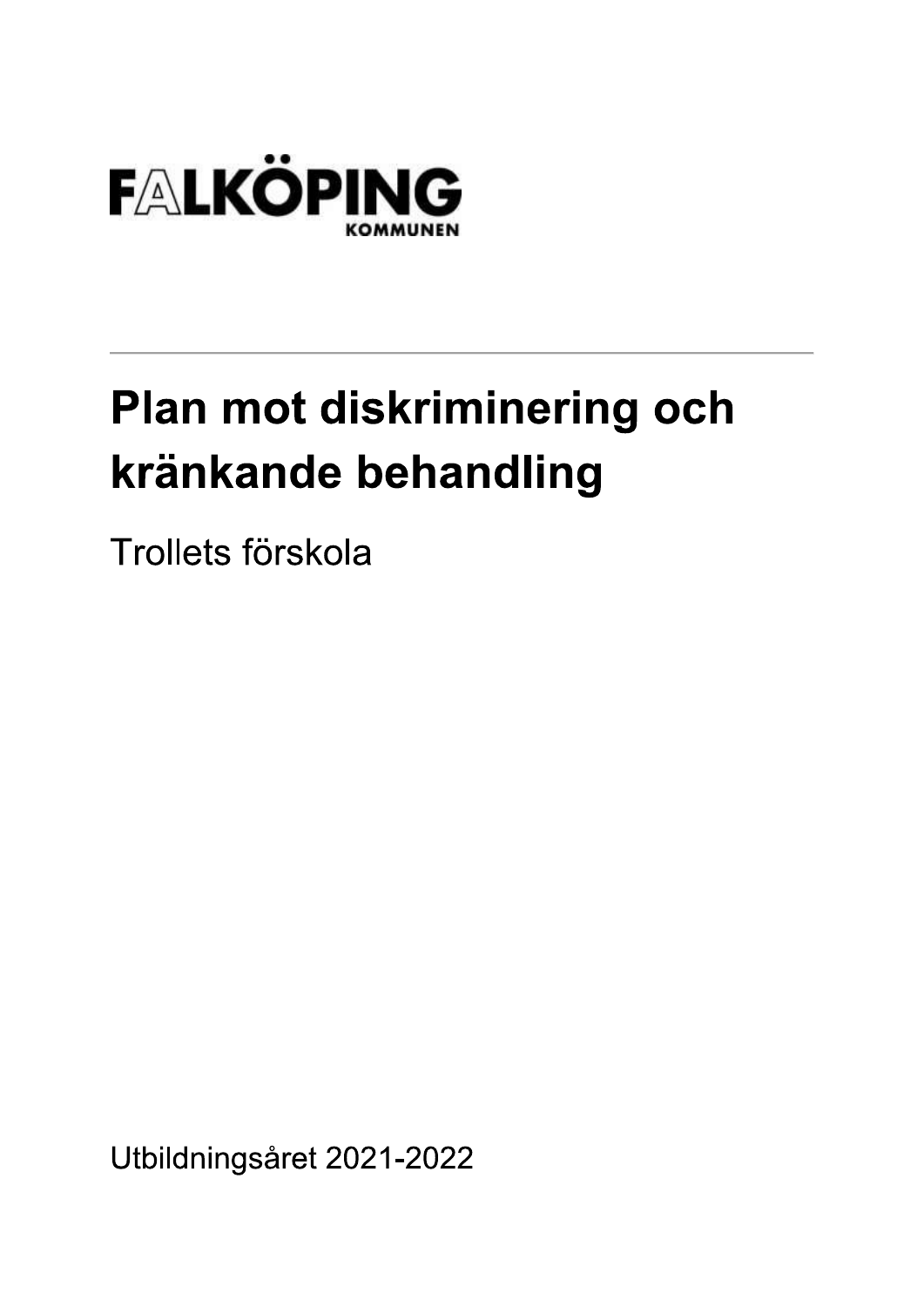#### Innehållsförteckning

| 1. Vision                                                    | 3              |
|--------------------------------------------------------------|----------------|
| 2. Mål                                                       | 3              |
| 3. Inledning                                                 | 3              |
| 4. Styrdokument                                              | 4              |
| 5. Definition av begrepp                                     | 4              |
| 5.1 Diskriminering                                           | $\overline{4}$ |
| 5.2 Trakasserier och sexuella trakasserier                   | 5              |
| 5.3 Kränkande behandling                                     | 5              |
| 5.4 Mobbning                                                 | 6              |
| 6. Diskrimineringsgrunderna                                  | 6              |
| 7. Ansvarsfördelning                                         | 6              |
| 8. Främjande arbete                                          | $\overline{7}$ |
| 9. Utvärdering av föregående plan och kartläggning av nuläge | 9              |
| 10. Riktade åtgärder – förebyggande arbete läsåret 2021/22   | 10             |
| 11. Åtgärder vid kränkande behandling                        | 11             |
| 11.1 Agerande vid kränkning barn - barn                      | 11             |
| 11.2 Agerande vid kränkning vuxen – barn                     | 11             |
| 11.3 Agerande vid kränkning vuxen-vuxen                      | 11             |
| 12. Dokumentation                                            | 12             |

 $\overline{c}$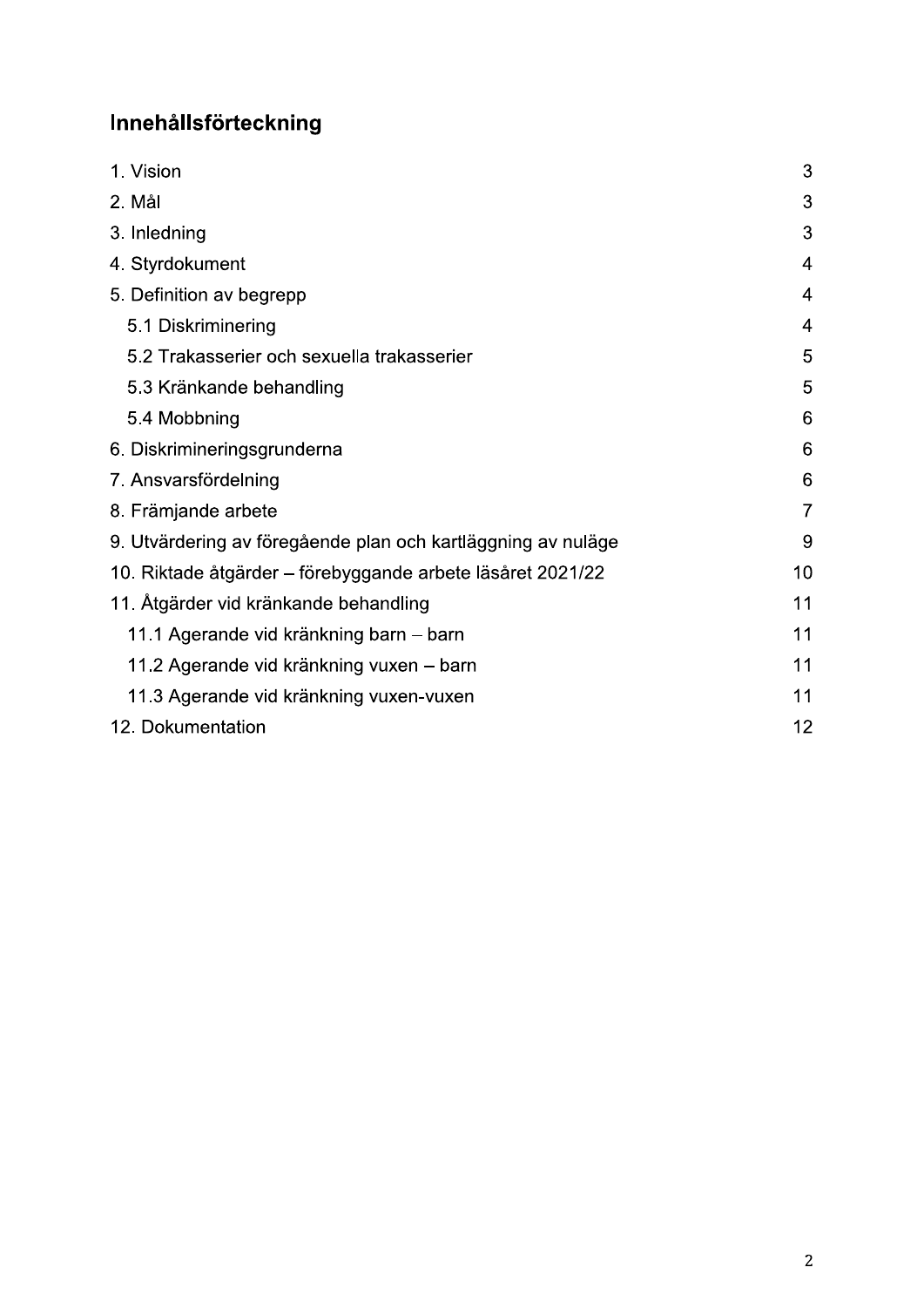## 1. Vision

Våra förskolor ska vara en demokratisk mötesplats för en hållbar framtid där trygghet och glädje genomsyrar utbildningen.

#### 2. Mål

"Förskolan ska aktivt och medvetet påverka och stimulera barnen att efterhand omfatta vårt samhälles gemensamma värderingar och låta dem komma till uttryck i praktisk, vardaglig handling i olika sammanhang"

Mål

Förskolan ska ge varje barn förutsättningar att utveckla

- öppenhet, respekt, solidaritet och ansvarstagande,

- förmåga att ta hänsyn till och leva sig in i andra människors situation samt vilja att hjälpa andra,

- förmåga att upptäcka, reflektera över och ta ställning till etiska dilemman och livsfrågor i vardagen,

- respekt och förståelse för alla människors lika värde och de mänskliga rättigheterna, och ett växande ansvar och intresse för hållbar utveckling och att aktivt delta i samhället

(Lpfö18, sid 12)

#### 3. Inledning

Skollagen (2010:800) och Diskrimineringslagen (2008:576) ställer krav på att varje verksamhet som omfattas av dessa lagar bedriver ett målinriktat arbete för att främja barns lika rättigheter och möjligheter samt att förebygga trakasserier och kränkande behandling.

Utdrag ur Skollagen (2010:800) 6 kap,

Målinriktat arbete

6 § Huvudmannen ska se till att det inom ramen för varje särskild verksamhet bedrivs ett målinriktat arbete för att motverka kränkande behandling av barn och elever. Närmare föreskrifter om detta finns i 7 och 8 §§.

Skyldighet att förebygga och förhindra kränkande behandling

7 § Huvudmannen ska se till att det genomförs åtgärder för att förebygga och förhindra att barn och elever utsätts för kränkande behandling.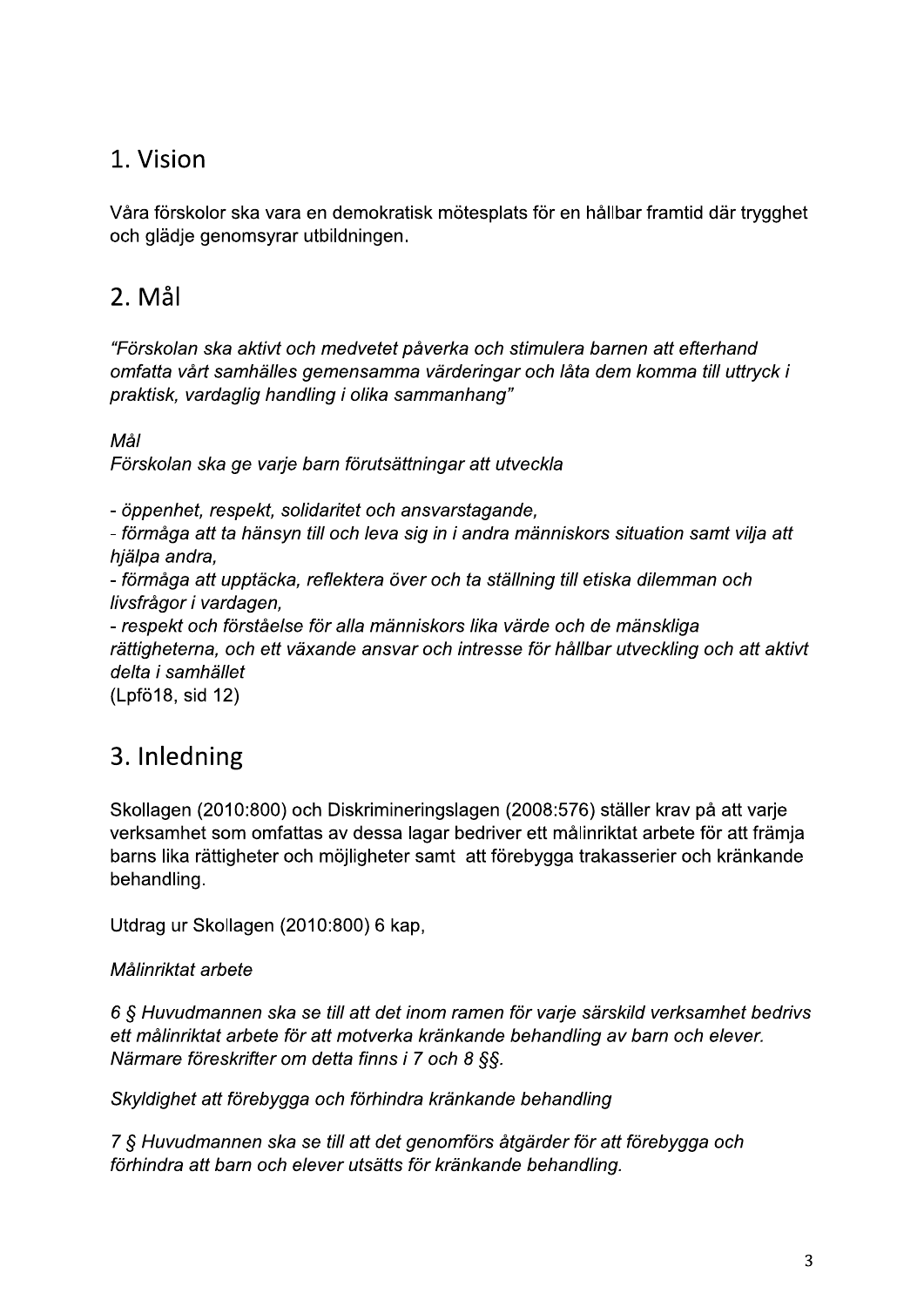Plan mot kränkande behandling

8 § Huvudmannen ska se till att det varje år upprättas en plan med en översikt över de åtgärder som behövs för att förebygga och förhindra kränkande behandling av barn och elever. Planen ska innehålla en redogörelse för vilka av dessa åtgärder som avses att påbörjas eller genomföras under det kommande året. En redogörelse för hur de planerade åtgärderna har genomförts ska tas in i efterföljande års plan.

Detta arbete ska återspeglas i en plan mot kränkande behandling som årligen skall upprättas i verksamheten. I planen ska det framgå hur arbetet för att främja arbetet med normer och värden genomförs. Det ska också beskrivas hur arbetet för att förebygga diskriminering, trakasserier och kränkande behandling genomförs och rutiner för det åtgärdande arbetet."

#### 4. Styrdokument

Utdrag ur Skollagen (2010:800) 6 kap.

1 § "Detta kapitel har till ändamål att motverka kränkande behandling av barn och elever."

Utdrag ur Diskrimineringslagen (2008:567) 1 kap.

1 § "Denna lag har till ändamål att motverka diskriminering och på andra sätt främja lika rättigheter och möjligheter oavsett kön, könsöverskridande identitet eller uttryck, etnisk tillhörighet, religion eller annan trosuppfattning, funktionsnedsättning, sexuell läggning eller ålder. Lag (2014:958)."

Utdrag ur Lagen om Förenta nationernas konvention om barnets rättigheter  $(2018:1197)$ :

"Alla barn är lika mycket värda. Inga barn får bli diskriminerade, det vill säga sämre behandlade. Varje barn har rätt att bli respekterad som den person den är och har rätt att bli lika behandlad och skyddas mot alla former av våld och övergrepp."

## 5. Definition av begrepp

En grundläggande mänsklig rättighet är rätten till likabehandling. Alla som vistas i förskolan ska ha samma rättigheter utan att utsättas för diskriminering, trakasserier eller kränkande behandling.

5.1 Diskriminering Utdrag ur Diskrimineringslagen (2008:567) 1 kap. 4 § "I denna lag avses med diskriminering direkt diskriminering: att någon missgynnas genom att behandlas sämre än någon annan behandlas, har behandlats eller skulle ha behandlats i en jämförbar situation, om missgynnandet har samband med kön, könsöverskridande identitet eller uttryck,

 $\overline{4}$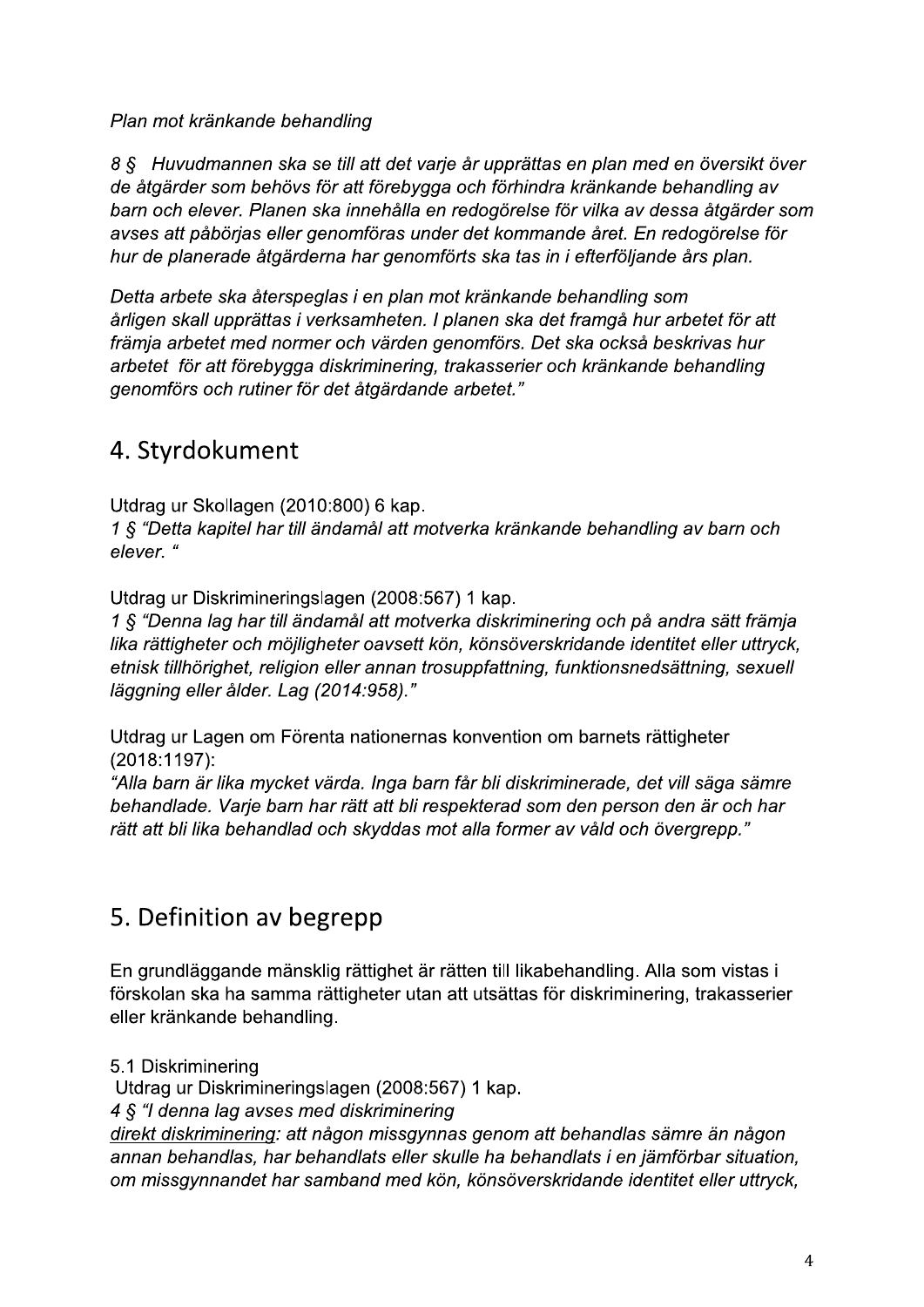etnisk tillhörighet, religion eller annan trosuppfattning, funktionsnedsättning, sexuell läggning eller ålder,

indirekt diskriminering: att någon missgynnas genom tillämpning av en bestämmelse, ett kriterium eller ett förfaringssätt som framstår som neutralt men som kan komma att särskilt missgynna personer med visst kön, viss könsöverskridande identitet eller uttryck, viss etnisk tillhörighet, viss religion eller annan trosuppfattning, viss funktionsnedsättning, viss sexuell läggning eller viss ålder, såvida inte bestämmelsen, kriteriet eller förfaringssättet har ett berättigat syfte och de medel som används är lämpliga och nödvändiga för att uppnå syftet,

bristande tillgänglighet: att en person med en funktionsnedsättning missgynnas genom att sådana åtgärder för tillgänglighet inte har vidtagits för att den personen ska komma i en jämförbar situation med personer utan denna funktionsnedsättning som är skäliga utifrån krav på tillgänglighet i lag och annan författning, och med hänsyn till

- de ekonomiska och praktiska förutsättningarna,

- varaktigheten och omfattningen av förhållandet eller kontakten mellan verksamhetsutövaren och den enskilde, samt

- andra omständigheter av betydelse,"

5.2 Trakasserier och sexuella trakasserier

trakasserier: ett uppträdande som kränker någons värdighet och som har samband med någon av diskrimineringsgrunderna kön, könsöverskridande identitet eller uttryck, etnisk tillhörighet, religion eller annan trosuppfattning, funktionsnedsättning, sexuell läggning eller ålder,

sexuella trakasserier: ett uppträdande av sexuell natur som kränker någons värdighet,

instruktioner att diskriminera: order eller instruktioner att diskriminera någon på ett sätt som avses i 1-5 och som lämnas åt någon som står i lydnads- eller beroendeförhållande till den som lämnar ordern eller instruktionen eller som gentemot denna åtagit sig att fullgöra ett uppdrag. Lag (2014:958)."

5.3 Kränkande behandling

Utdrag ur Skollagen (2010:800) 6 kap.

3 § "I detta kapitel avses med...kränkande behandling: ett uppträdande som utan att vara diskriminering enligt diskrimineringslagen (2008:567) kränker ett barns eller en elevs värdighet."

#### Utdrag från Skolverkets hemsida:

"Kränkande behandling kan utföras av en eller flera personer och riktas mot en eller flera. Ett barn eller en elev kan till exempel bli utsatt för kränkande behandling av någon i personalen eller av flera andra barn eller elever i verksamheten. Kränkningarna kan äga rum vid enstaka tillfällen eller vara systematiska och återkommande. De kan vara synliga och handfasta likaväl som dolda och subtila. Kränkande behandling kan till exempel vara nedsättande ord, ryktesspridning, förlöjliganden eller slag och sparkar. Kränkningarna kan även bestå av utfrysning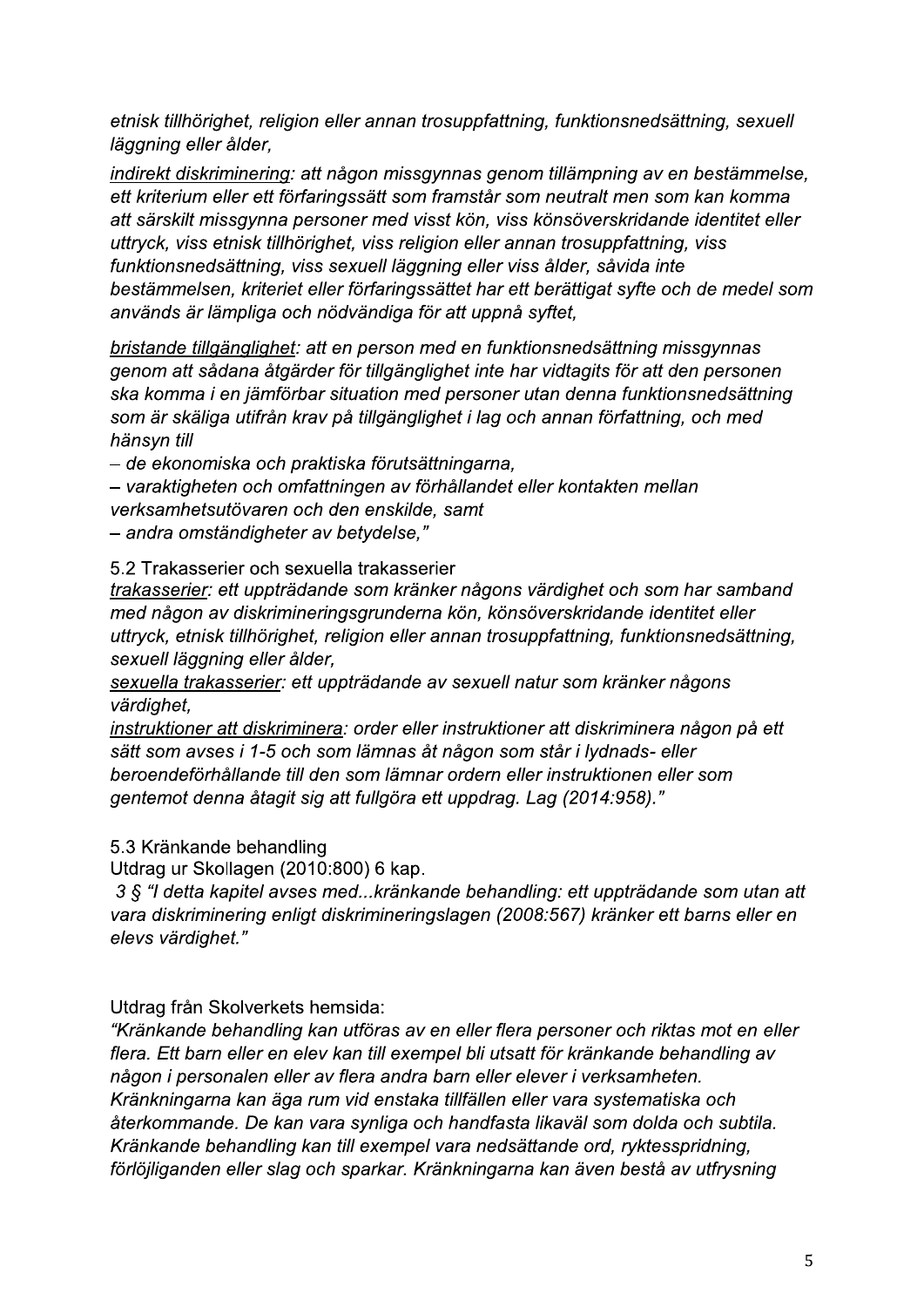eller hot. Kränkande behandling förekommer ofta på internet, till exempel på sociala medier."

(https://www.skolverket.se/regler-och-ansvar/ansvar-i-skolfragor/krankandebehandling-mobbning-och-diskriminering)

#### 5.4 Mobbning

"Mobbning är inte ett begrepp som används i skollagen. Det brukar kallas för mobbning om ett barn eller en elev blir utsatt för kränkande behandling, trakasserier eller sexuella trakasserier vid upprepade tillfällen." (https://www.skolverket.se/regleroch-ansvar/ansvar-i-skolfragor/krankande-behandling-mobbning-och-diskriminering)

#### 6. Diskrimineringsgrunderna

Diskrimineringsgrunderna är:

Kön, könsöverskridande identitet eller uttryck, etnisk tillhörighet, religion eller annan trosuppfattning, funktionsnedsättning, sexuell läggning eller ålder.

Utdrag ur Diskrimineringslagen (2008:567) 1 kap.

5 § "I denna lag avses med

kön: att någon är kvinna eller man,

könsöverskridande identitet eller uttryck: att någon inte identifierar sig som kvinna eller man eller genom sin klädsel eller på annat sätt ger uttryck för att tillhöra ett annat kön,

etnisk tillhörighet: nationellt eller etniskt ursprung, hudfärg eller annat liknande förhållande,

funktionsnedsättning: varaktiga fysiska, psykiska eller begåvningsmässiga begränsningar av en persons funktionsförmåga som till följd av en skada eller en sjukdom fanns vid födelsen, har uppstått därefter eller kan förväntas uppstå, sexuell läggning: homosexuell, bisexuell eller heterosexuell läggning, och ålder: uppnådd levnadslängd.

Även den som avser att ändra eller har ändrat sin könstillhörighet omfattas av diskrimineringsgrunden kön. Lag (2014:958)."

## 7. Ansvarsfördelning

#### Utdrag ur Skollagen (2010:800) 6 kap.

10 § "En lärare, förskollärare eller annan personal som får kännedom om att ett barn eller en elev anser sig ha blivit utsatt för kränkande behandling i samband med verksamheten är skyldig att anmäla detta till rektorn. En rektor som får kännedom om att ett barn eller en elev anser sig ha blivit utsatt för kränkande behandling i samband med verksamheten är skyldig att anmäla detta till huvudmannen. Huvudmannen är skyldig att skyndsamt utreda omständigheterna kring de uppgivna kränkningarna och i förekommande fall vidta de åtgärder som skäligen kan krävas för att förhindra kränkande behandling i framtiden.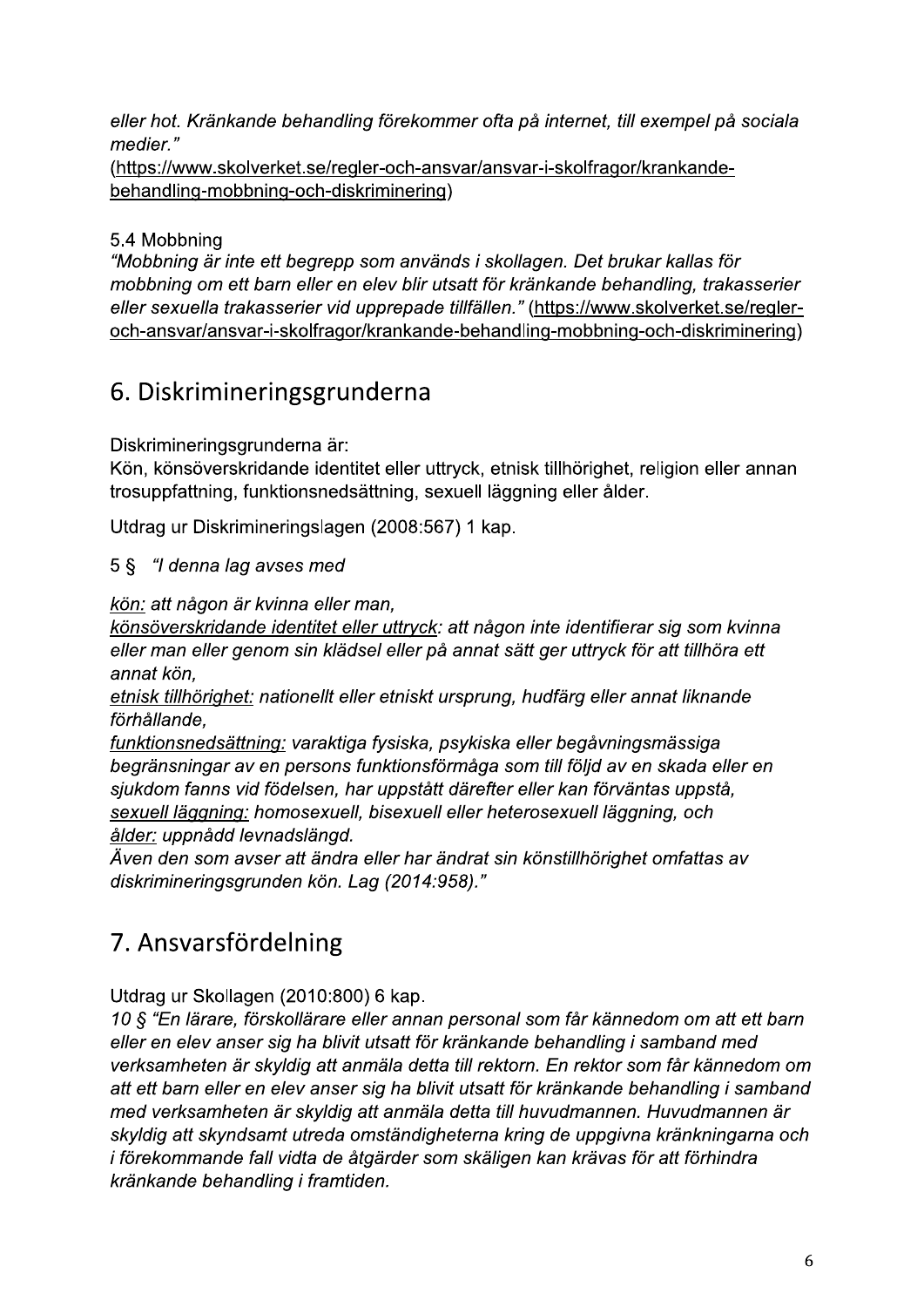Första stycket första och andra meningarna ska tillämpas på motsvarande sätt om ett barn eller en elev anser sig ha blivit utsatt för trakasserier eller sexuella trakasserier på sätt som avses i diskrimineringslagen (2008:567)."

#### Ur Lpfö18 2.8 Rektorns ansvar

"Rektorn har ansvaret för förskolans kvalitet och har därvid, inom givna ramar, ett särskilt ansvar för att

• inkludera arbetet med jämställdhet i det systematiska kvalitetsarbetet,

· förskolans arbete med aktiva åtgärder mot diskriminering och kränkande behandling genomförs och dokumenteras fortlöpande,"

#### Ur Lpfö18 2.1 Normer och värden

"Arbetslaget ska

• visa respekt för individen och medverka till att skapa ett demokratiskt klimat, där barnen får möjlighet att känna samhörighet och utveckla ansvar och solidaritet,

• samverka i arbetet med aktiva åtgärder för att förebygga diskriminering och kränkande behandling,

• medvetet och aktivt arbeta med jämställdhet,

• stimulera barnens samspel samt hjälpa och stödja dem att bearbeta konflikter, reda ut missförstånd, kompromissa och respektera varandra,

• uppmärksamma och problematisera etiska dilemman och livsfrågor i vardagen,

• uppmärksamma barnen på att människor kan ha olika värderingar som styr deras uppfattningar och handlingar och samtidigt förankra de grundläggande värdena, och

• samarbeta med vårdnadshavare, samt diskutera regler och förhållningssätt i förskolan med vårdnadshavare, för att främja barnets utveckling till en ansvarskännande människa och samhällsmedlem.

#### 8. Främjande arbete

Utdrag ur Lika rättigheter i förskolan - ett stöd i förskolans likabehandlingsarbete "Främjande arbete handlar om att identifiera och stärka de positiva förutsättningarna för likabehandling och respekten för allas lika värde.

Främjande arbetet utgår från förskolans övergripande uppdrag att verka för demokratiska värderingar och mänskliga rättigheter. Arbetet är alltså en del av förskolans fortgående värdegrundsarbete och de främjande insatserna riktar sig till alla barn. Det är viktigt att de olika diskrimineringsgrunderna lyfts fram och

behandlas.

Det främjande arbetet:

• ska bedrivas kontinuerligt, systematiskt och målinriktat, samt

· ska integreras i verksamheten och återspeglas i bland annat förhållningssätt, fysisk miljö och pedagogiskt material."

 $\overline{7}$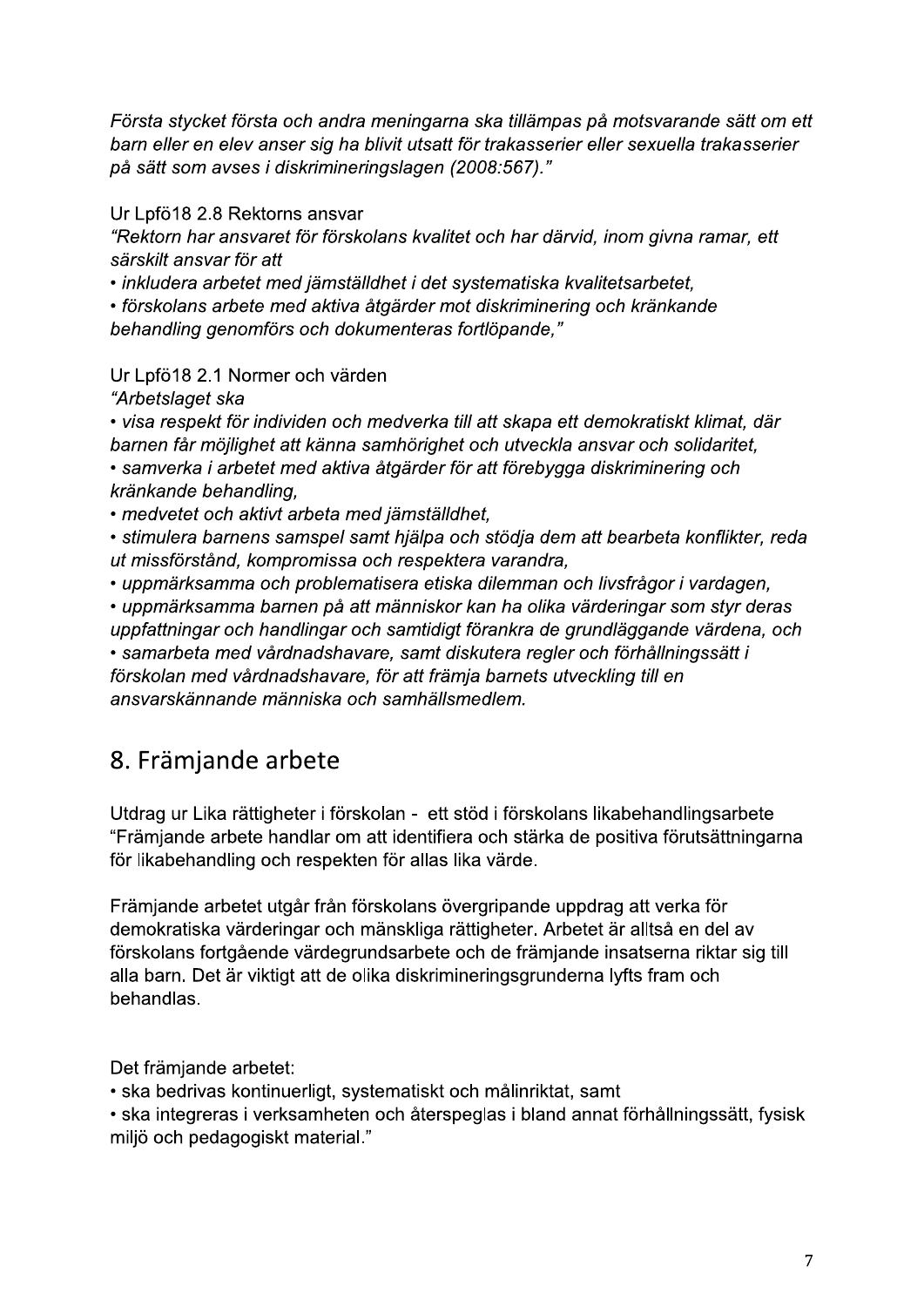Det främjande arbetet på Trollets förskola innebär:

- Vara tydliga och bemöta varandra med respekt och lyhördhet
- Vara närvarande, engagerade och lyssnande pedagoger i all verksamhet och stödja barnen i deras empatiska och sociala utveckling
- Vara uppmärksamma på att alla barn får lika stort inflytande och utrymme i verksamheten
- · Erbjuder kost och miljöer som är anpassade till alla barn, oavsett religion, allergi eller någon form av funktionshinder
- Alla barn ges möjligheter att påverka sin dag på förskolan,  $\bullet$
- · Alla barn har möjlighet att uttrycka tankar och idéer, och deras ord och upplevelser ska tas på allvar
- · Ha god uppsikt över de platser där barnen vistas, pedagogerna ska vara på olika platser både inom och utomhus
- Skapa ett tillåtande klimat där barn, vårdnadshavare och pedagoger påtalar problem och agerar vid kränkningar
- Observera och dokumentera barnens samspel
- Kompetensutvecklingsinsatser genomförs kontinuerligt ex i form av gemensam litteratur och nätverksmöten
- Arbeta för ett gott samarbete med vårdnadshavare genom introduktionssamtal, uppföljningssamtal med kartläggning av språkdomäner, daglig kontakt samt Unikum

En viktig del i vårt främjande arbete är valet av arbetssätt, det projekterande arbetssättet vilket uppmuntrar till samarbete, lyssnande och kommunikation. Barnen utvecklas samt utmanas i sin förmåga att förstå och lära av andra barns tankar och intressen, det kooperativa lärandet.

Barnen uppmuntras att samarbeta, de har inflytande och delaktighet i det som sker.

En gemensam dagsstruktur finns på alla hemvister och pedagogerna arbetar till viss del med bildstöd och teckenkommunikation för att ge alla barn "rätt" till en likvärdig utbildning.

Gemensamma värdeord har arbetas fram, trygghet och glädje. Dessa värdeord utgör en grund och skapar samsyn och likvärdighet i vår utbildning.

8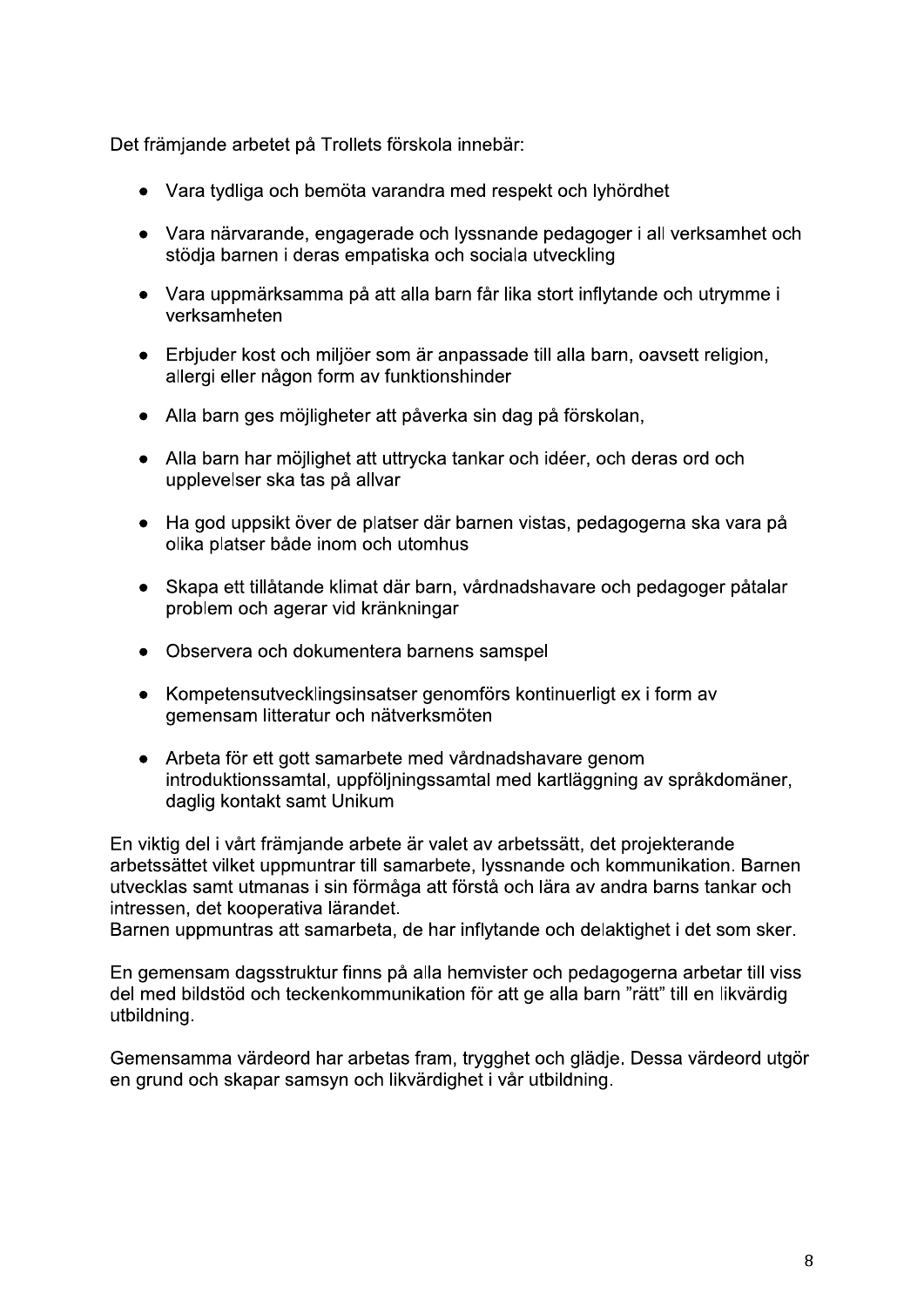## 9. Utvärdering av föregående plan och kartläggning av nuläge

Utvärdering av föregående plan bygger på dokumentation och analys utifrån delområdet Normer och värden Lpfö 18, både utifrån pedagogers och rektors samlade analys.

Barnens trygghet och trivsel kartläggs under höstterminen. Vi utvärderar genom observationer och pedagogiska diskussioner. Exempel på kartläggningsarbete:

- Planerade samtal och observationer av barnen, hur de trivs, var de helst leker.
- Vi observerar för att se om någon plats på förskolan upplevs otrygg.
- Vad leker barnen helst med och i vilka miljöer finns det "lekmönster" utifrån kön, ålder och etnicitet som behöver brytas/vidgas.
- Upplever barnen att de får vara med och bestämma?
- Finns det annat utifrån diskrimineringsgrunderna som vi vuxna behöver vara uppmärksamma på?

Ansvarig för utvärderingen och kartläggning är rektor och arbetslagen på förskolan. Därefter fastställs planen och läggs ut på hemsidan och i Unikum.

- · Utifrån normer och värden i Lpfö har vi kontinuerliga diskussioner och utvärderingar i arbetslaget som följs upp på reflektionstid
- Central arbetsmiljöenkät till all personal vartannat år.
- En pedagog från varje avdelning har varit med och utvärderat Plan mot diskriminering och kränkande behandling.
- Plan mot diskriminering och kränkande behandling utvärderas och revideras varje läsår tillsammans med rektor.
- Höstterminen startade upp med observationer och kartläggning.
- Barnen har genom samtal givits tillfälle att reflektera och sätta ord på sina tankar och funderingar om hur de bemöter varandra i olika situationer
- Vi har inte haft någon större samverkan runt planen mot diskriminering och kränkande behandling med vårdnadshavare under året som varit.
- På arbetslagsträffar har pedagogerna arbetat med värdegrundsfrågor utifrån läroplanen för förskolan och litteraturläsning vilket ligger i grund för vårt arbete tillsammans med barn och vårdnadshavare.
- Vi har arbetat med planen mot diskriminering och kränkande behandling och utgår ifrån vår läroplan som tydligt visar hur vi ska arbeta med Normer och värden tillsammans med barnen.

Förskolan Trollets kartläggning av nuläge:

- Vi kan se att barnen är positiva och aktiva i sin lek.
- Våra föränderliga och utvecklande lärmiljöer i utbildningen har skapat fler positiva mötesplatser.
- Dela barn i mindre grupper skapar trygghet och lugn, då vågar fler uttrycka sig.
- Barn som vet förskolans rutiner blir mer trygga och ger ett stöd för andra barn.

9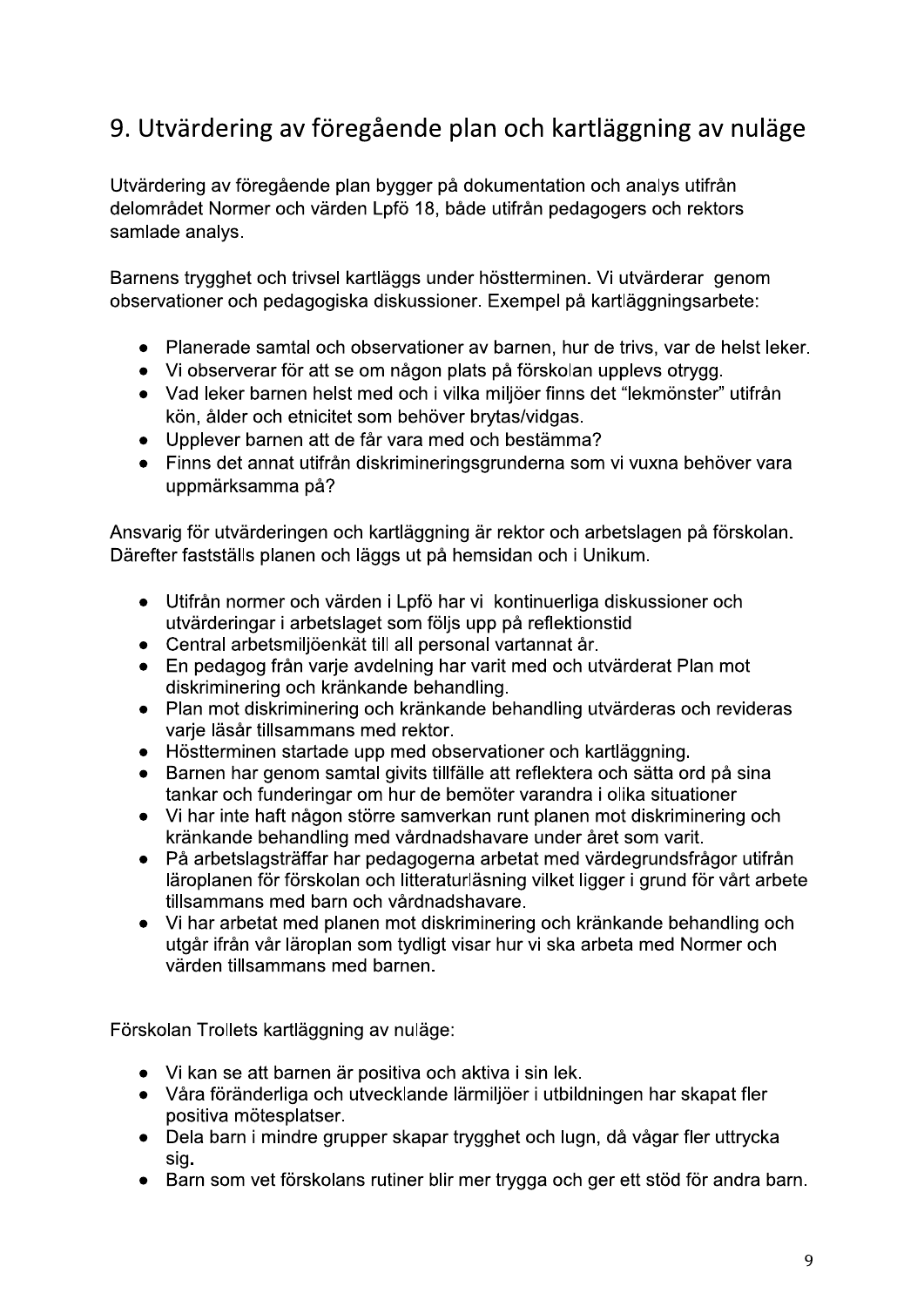- Förskolans modersmålstödjare och pedagoger med annat modersmål hjälper både barn, föräldrar och pedagoger när det gäller trygghet och förståelse för verksamheten.
- Pedagoger kan se att det till viss del kan förekomma uteslutning av barn.
- Det finns platser både inomhus och utomhus där uppsikten/överblicken över barnen kan vara begränsade.
- Kartläggningen av miljön på förskolan, både inomhus och utomhus sker via observationer.

## 10. Riktade åtgärder – förebyggande arbete läsåret 2021/22

Detta arbete syftar till att avvärja risker för diskriminering, trakasserier eller kränkande behandling. Arbetet omfattar endast områden som i en kartläggning av verksamheten identifierats som riskfaktorer.

Mål och åtgärder utifrån kartläggningen: Mål:

- Alla skall känna trygghet och lekro
- Alla skall ha samma grundläggande rätt till integritet som vuxna.

Åtgärder:

- Vi fortsätter aktivt arbeta för att stärka barnen i sin självkänsla, integritet och lärande.
- Utomhus är en lika viktig del av den pedagogiska verksamheten som det som sker inomhus.
- Vi arbetar vidare med barns inflytande och möjlighet att påverka sin dag på förskolan i de sammanhang som direkt påverkar dem.

Strategier:

- Dela barnen i mindre grupper.
- Pedagoger är delaktiga och engagerade i lek och aktiviteter under dagen.
- Vuxna har översikt över alla platser där barn finns och fördelar sig på ett genomtänkt bra sätt både inne och ute.
- Vara goda förebilder och ha ett bra förhållningssätt.
- Bekräfta och stärka positivt beteende och handlingar.  $\bullet$
- Tydliga dagsrutiner och förväntningar gör att barnen känner trygghet. Bildstöd för rutiner, personer och aktiviteter kan ge ökad trygghet.
- Vi förstärker med bilder som stöd och teckenkommunikation.  $\bullet$
- Vi synliggör olika språk med hjälp av bilder, Polyglutt, Qr koder och nyckelord.
- När våra modersmålsstödjare och pedagoger med andra språk finns i verksamheten skapar det ökad trygghet, inflytande och förståelse för barn, vårdnadshavare och pedagoger.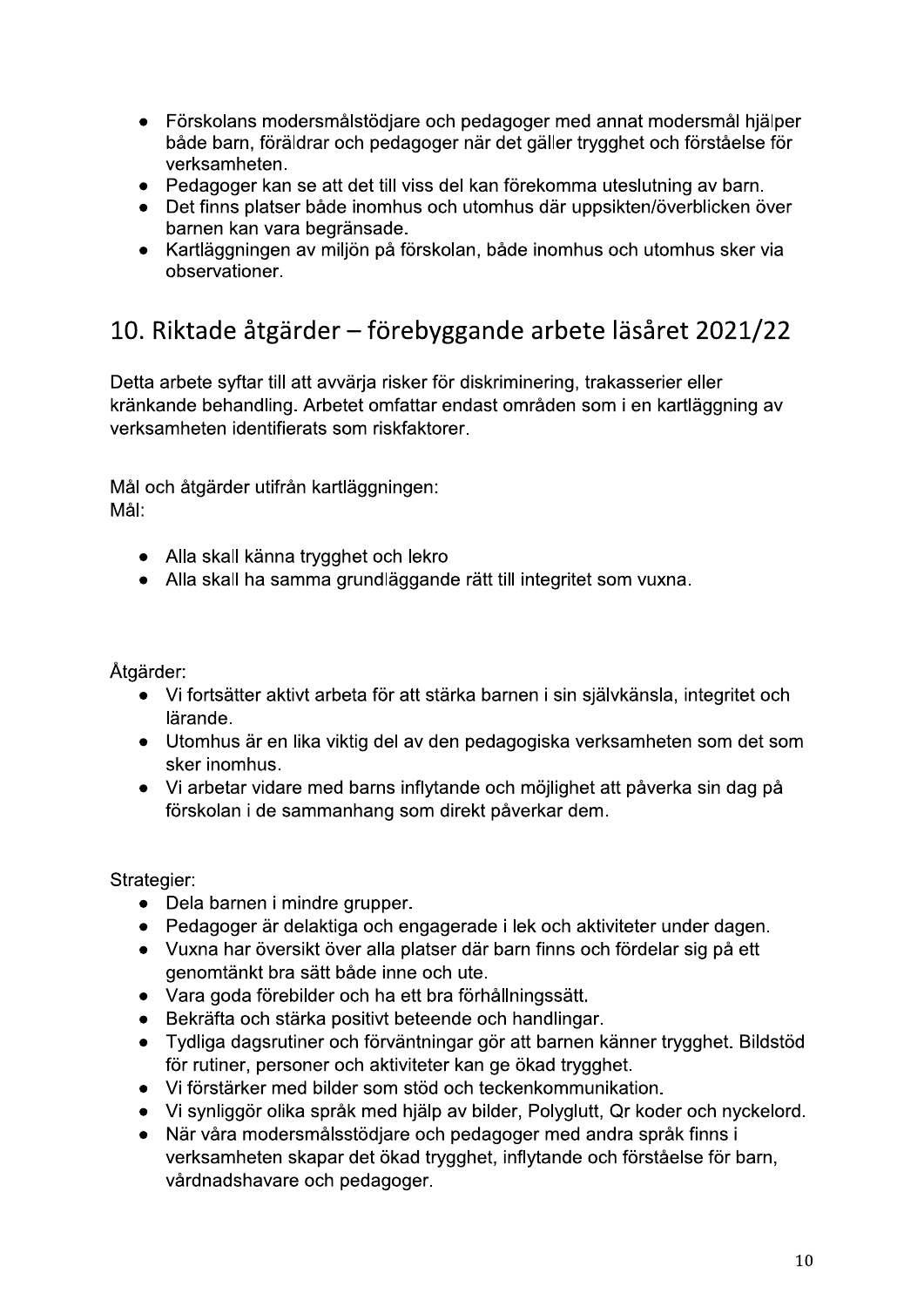- Pedagoger lyssnar till barnens intressen och initiativ.
- Arbeta med demokratibegreppet på olika sätt.

# 11. Åtgärder vid kränkande behandling

All personal på förskolan har gemensamt ansvar att uppmärksamma och meddela kränkningar till rektor. I de fall då kränkningar rapporteras ska insatserna bestå av samtal med båda parter samt information till vårdnadshavarna både till den utsatte och den eller de som utsatt någon för kränkande behandling. All personal ska känna till rutinerna, liksom även barn och vårdnadshavare.

11.1 Agerande vid kränkning barn - barn

Rektor och vårdnadshavare kontaktas. Pedagog samtalar med berörda barn i syfte att förhindra fortsatta kränkningar genom att uppmärksamma barnen på händelsen, att tydligt visa att kränkande beteende inte är acceptabelt och genom att använda sig av öppna frågor, exempel:

- Vad var det som hände?

- Hur tänkte/kände du?
- Hur tror du att den andra kände sig?
- Kunde du gjort på något annat sätt?

11.2 Agerande vid kränkning vuxen – barn

När en vuxen, pedagog eller vårdnadshavare, kränker ett barn måste den som upptäcker detta agera utan dröjsmål.

- Enskilt samtal om händelsen.
- Rektor informeras.
- Vårdnadshavare kontaktas och informeras
- Rektor ansvarar för att utreda, åtgärda, dokumentera och följa upp kränkningen.

- Anmälan görs i Draftit där den går vidare till barn- och utbildningsförvaltningen i Falköpings kommun.

11.3 Agerande vid kränkning vuxen-vuxen

Misstanke om att kränkande behandling förekommer anmäls till rektor och/eller facklig företrädare eller annan person som anmälaren har förtroende för.

- Vid anmälan skall rektor göra en bedömning av anmälan snarast och träffa berörda parter för att göra en utredning och enas om en strategi för hanterande av situationen

- Facklig organisation underrättas.
- Enskilda samtal med den/de som anses ha utfört den kränkande handlingen genomförs av rektor. Vid behov upprättas en åtgärdsplan.
- Företagshälsovården och personalavdelning kopplas in vid behov.
- I vissa fall kan polis och arbetsmiljöverk kontaktas.